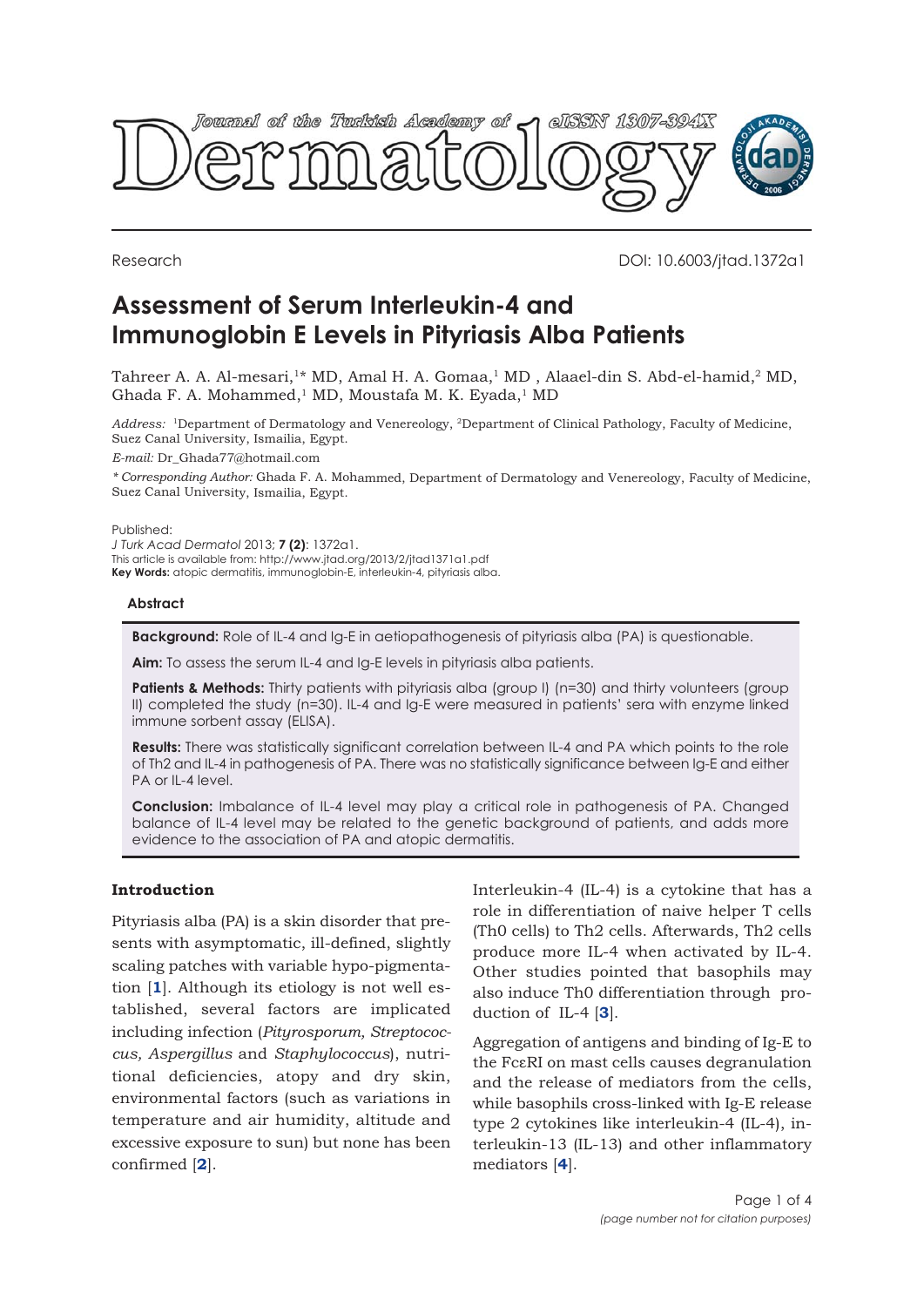Given the fact that PA can occur in association with Atopic dermatitis (AD) and as IL-4 plays an important role in the pathogenesis of AD, we were interested in determining serum IL-4 in pityriasis alba patients, as well as estimating the Ig-E level in these patients.

# **Patients and Methods**

#### *Patients*

The study was carried out in dermatology outpatient clinic, Suez Canal University Hospital in accordance with the guidelines of the Helsinki Declaration, and was performed after obtaining the informed consent from all parents of the children. This study was carried out as descriptive comparative study for a period of 1 year on 30 pityriasis alba patients (group I), their age ranged from 3 to 16 years, 30 normal volunteer; who were genderand age-matched with the patients served as a control group (group II)

The inclusion criteria were as follow:

- 1- Gender: male or female.
- 2- Age: 3-18 years.
- 3- Patient with recent or old disease.
- 4- Not or stop receiving topical or systemic treatment one month ago.

The exclusion criteria were as follow:

- 1- Patient with other skin diseases.
- 2- Patient with other systemic diseases.
- 3- Patient receiving topical or systemic treatment.

#### *Methods*

All of the studied patients were subjected to the following: Full history-taking, general and syste-

mic examination with special emphasis on personal history and family history of allergic diseases had been taken from all patients. Serum levels of IL-4 and Ig-E were measured in all subjects by ELISA.

#### *Statistical Analysis*

Statistical analysis was performed using the program SPSS version 15 (SPSS Inc, Chicago, IL). Quantitative data were expressed as means ± SD while qualitative data were expressed as numbers and percentages (%). Student t test were used to test significance of difference for quantitative variables that follow normal distribution and Chi Square were used to test significance of difference for qualitative variables. A probability value (pvalue) < 0.05 were considered statistically significant.

#### **Results**

*Demography:* The age of group (I) ranged from 3 to 16 years, with the majority (49%) of patients between 10 to 16 years, while the minority (3%) of patients from 3-5 years [graph  $(1)$ ]. The group  $(I)$  included 19  $(63\%)$ males and 11 (37%) females. The male to female ratio was 1.73:1. Family history of AD was positive in 27% and family history of PA was positive in 23% in group (I)

Level of Ig-E in group (I) was high in 14 patients (46.7%), borderline in 14 (46.7%), while normal Ig-E level was found in 2 (6.7%) patients. On the other hand, Ig-E level in group (II) was high in 5 (17%) patients, borderline level in 13 (43%) patients, while 12 (40%) had normal IgE level.

Level of IL-4 in group (I) was high in 19 (63.3%), while normal IL-4 level were found in 11(36.7%) patients. On the other hand, IL-4 level in group (II) was high in 18 (60%) pa-

**Table 1.** Distribution of the Group (I) and Group (II) According to the Results of Ig-E

| $Ig-E$     |            |                | Group (I)     | Group (II) |               |  |
|------------|------------|----------------|---------------|------------|---------------|--|
|            |            | No.            | $\%$          | No.        | $\frac{0}{0}$ |  |
| Normal     | $20$       | $\overline{2}$ | 6.7           | 12         | 40            |  |
| Borderline | $20 - 100$ | 14             | 46.7          | 13         | 43.3          |  |
| High       | >100       | 14             | 46.7          | 5          | 16.7          |  |
| Total      |            | 30             | 100           | 30         | 100           |  |
| $IL-4$     |            | Group (I)      |               | Group (II) |               |  |
|            |            | No.            | $\frac{0}{0}$ | No.        | $\frac{0}{0}$ |  |
| High       |            | 19             | 63.3          | 18         | 60            |  |
| Normal     |            | 11             | 36.7          | 12         | 40            |  |
| Total      |            | 30             | 100           | 30         | 100           |  |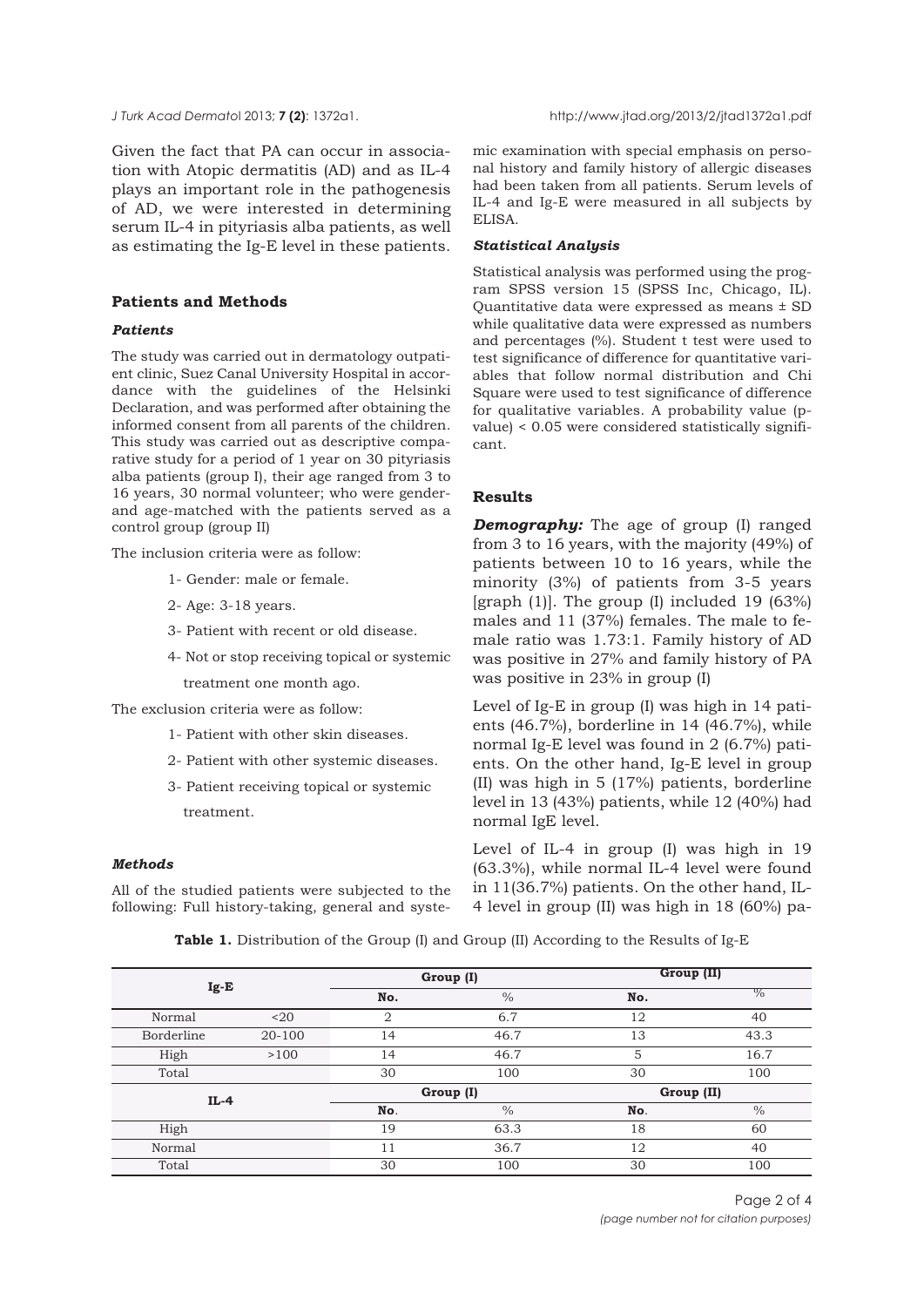tients, while 12 (40%) had normal IL-4 level (**Table 1**).

By comparing the IgE and IL-4 levels between both groups, it was found that both of them was statistically significant higher in group (I) than in group (II) as shown in (**Table 2**). However, there was no relation between IgE and IL-4 levels (**Table 3**).

Patients in group (I) were assigned into two subgroups, those with and without family history of AD. Level of Ig-E and IL-4 in patients with and without family history of AD shows that there were statistically significant difference in IL-4 and no statistical significance in Ig-E level in relation to group with family history (**Table 4**). Ig-E level was none statistically significant in patients having family history of PA, but IL-4 level was statistically significant in patients having family history of PA (**Table 5**).

#### **Discussion**

The peak of incidence of pityriasis alba is coincident with the age when children begin to do more outdoor activities. This leads to the possible influence of sun exposure on the development of P. alba. Moreover, the typical location of lesions is one of the main characteristics of P. alba. Usually, they are detected in exposed areas, and this may have an aesthetic impact [**2, 5**].

In our study, almost half of the patients (49%) were in the age goup 10-16 years and this ag-

**Table 2.** Comparison between level of Ig-E and IL-4 in group (I) and group (II)

|                 | Group (I)              | Group (II)            | ፐ | Р                   |  |
|-----------------|------------------------|-----------------------|---|---------------------|--|
|                 | $Mean \pm SD$          | $Mean \pm SD$         |   |                     |  |
| $Ig-E Iu/ml$    | $228.26 \pm$<br>276.14 | $76.76 \pm$<br>125.13 |   | $2.73 \quad 0.008*$ |  |
| $IL-4$<br>Pg/ml | $62.53 \pm 15.72$      | $33.13 \pm$<br>21.92  |   | $1.22 \quad 0.009*$ |  |

rees with other authors, as PA occurs mainly in children aged 3-16 years [**6**].

This study shows male tendency of PA (63%). And this agrees with the results of other researches who found that PA is more prevalent in male children between the ages of 3 and 16 years [**7**].

Pityriasis alba is more prevalent in cold weather, this can be explained on the basis of increased skin dryness in winter. It is considered as one of the minor manifestations of atopy, although atopic symptoms are often not evident by the time PA appears. However, it is expected that those patients with PA will have AD later in their life [**8**]. And this agrees with this study, as atopic background was present in 27% patients, and 23% of patients have positive family history of P. alba. Meanwhile, the results of our study revealed a statistically significant increase in IL-4 levels in PA patients compared with the control. IL-4 has an important role in Th2 differentiation and the pathogenesis of AD.

In this study family history of AD and PA were significantly correlated to Ig-E. This can be explained by enhanced Th2 cell producing more IL-4 that may be related to genetic background, heredity and parasitic infection.

|  | <b>Table 3.</b> Relation Between Ig-E Level and IL-4 in the Group (I) |  |  |  |  |  |  |  |  |  |
|--|-----------------------------------------------------------------------|--|--|--|--|--|--|--|--|--|
|--|-----------------------------------------------------------------------|--|--|--|--|--|--|--|--|--|

|                   |                                  |         | IL-4 $Pg/ml$ |               |      |
|-------------------|----------------------------------|---------|--------------|---------------|------|
| $Ig-E Iu/ml$      | Normal $(n: 11)$<br>High (n: 19) |         |              |               |      |
|                   | N                                | $\%$    | N            | $\frac{0}{0}$ |      |
| <b>Normal</b>     |                                  | $9.1\%$ |              | 5.2%          |      |
| <b>Borderline</b> |                                  | 36.4%   | 10           | 52.6%         | 0.46 |
| High              | b                                | 54.5%   | 8            | 42.2%         |      |

**Table 4.** Comparison Between Level of Ig-E and IL-4 in Group (I) with and without Family History of AD

|              | With family history |   | Without family history |    |      | P     |
|--------------|---------------------|---|------------------------|----|------|-------|
|              | $Mean \pm SD$       | N | $Mean \pm SD$          | N  |      |       |
| $Ig-E Iu/ml$ | $211.25 \pm 256.04$ |   | $197.5 \pm 251.66$     | 22 | 68.5 | 0.35  |
| IL-4 $Pg/ml$ | $50.12 \pm 16.16$   |   | $37.36 \pm 14.27$      | 22 | 35.0 | 0.012 |